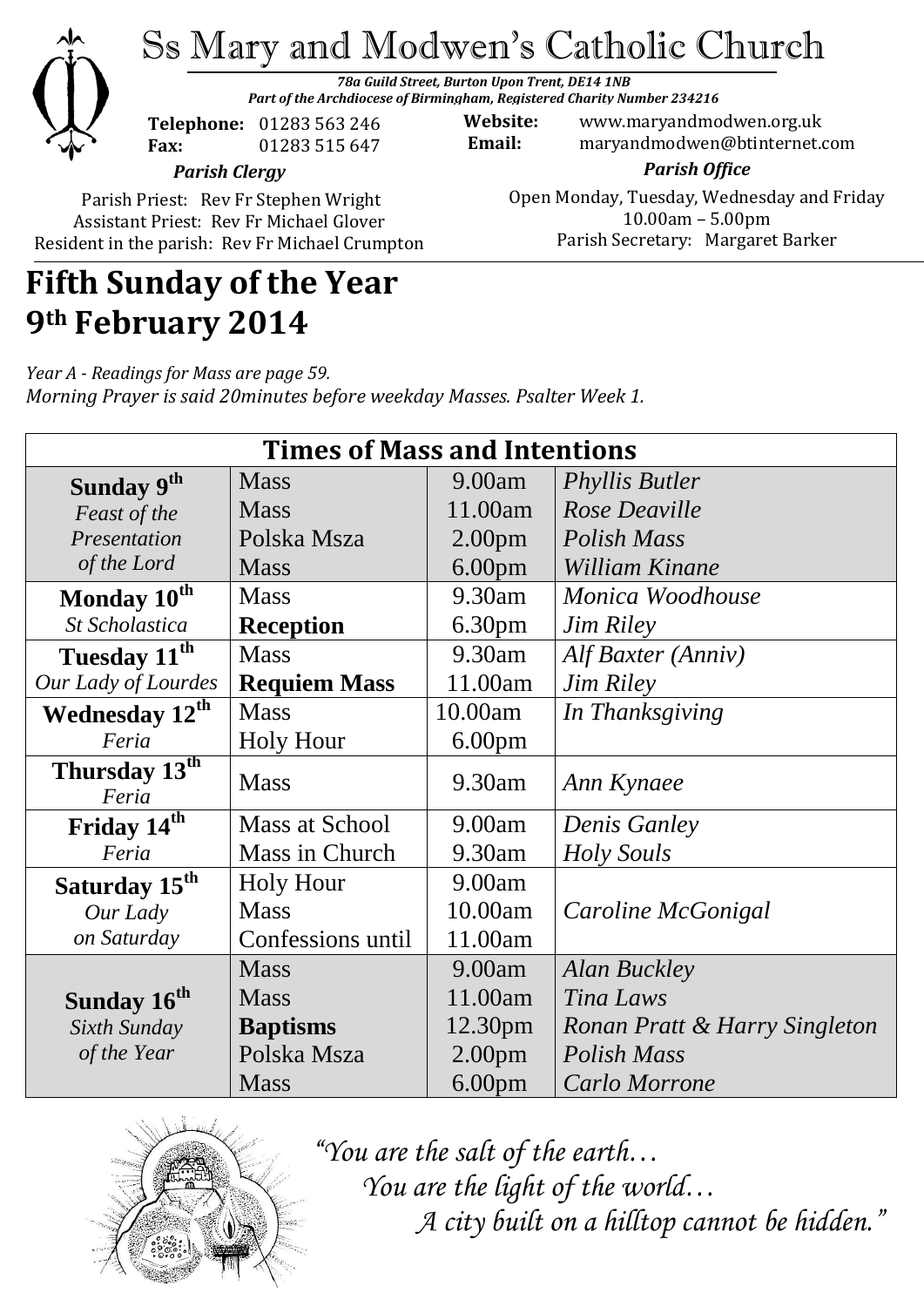### **Please pray for all the sick and housebound of the Parish:**

Kathleen Benson, David Hughes, Eileen Lee, Pat Bolton, Mary Burnside, David Hastilow, Maureen & Sidney Parker, Irene Hill, Olive Wilson, Eve Goode, Sarah Pursglove, Marjorie Staley, Marie Gibson, Martin Halligan, Martin Goddard, Merlin Joseph, Mary Hyde, Baby Katie, Betty Gould, Michael Wright, Tony Kerr-Delworth, Fr Bernard Shaughnessy, Mary Conway, Baby Tomasz Weedon, Kay Elizabeth Webster, Kirsty Freeman, Peter Hunt, Jonjo Finnegan, Michael Cobley, Russ Simpson, Brian Baldock, Joe & Marg Emery, Baby Niamh Rodriguez, Sylvia Breen, John Wain, Fr Rob Taylerson, David Priest, Baby James Kersey, Baby Elsie Mae Freeman, Jean Jackson, Sr Mary Lobo, Anne Cope, Alastair Furness, Damian Walsh, Arthur Walsh, Thomas McHugh, Pete & Sue Hughes, Cillie Doyle, Viv Saunders, Janet Stanley, Roz Fleetwood, James Cull.

### **Lord Grant Eternal Rest to those who have died recently:**

Jim Riley whose Reception into Church is on Monday 10<sup>th</sup> February at 6.30pm and Requiem Mass on Tuesday  $11<sup>th</sup>$  February at 11.00am.

**Offertory Collection:** £378.23 (non Gift Aid); £349.81(Gift Aid) Standing orders £460 (Gift Aid) thank you for your generosity.

Pro Life – £375.92 Building & Development Fund running total: £38,059.67

This Weekend –Second Collection – Building & Development Fund Next Weekend – Retiring Collection – Catholic Education Service  $23<sup>rd</sup>$  February – Second Collection – Building & Development Fund

### **For Next Sunday 16<sup>th</sup> February: -** Please Pray for the Priests **READERS and Seminarians of the Diocese:**

G Gough, R George, S Radford **EUCHARISTIC MINISTERS** Sunday – Rev Fr John Burns

G Taylor, R Scott, J Joseph Monday – Rev Fr Edward Butler D Kiely, L Stuart Tuesday – Very Rev Canon Garry Byrne T Joseph, W Moloney, L Farrington Wednesday – Very Rev Robert Byrne **TEA & COFFEE** Thursday – Rev Fr Philip Caldwell Pat&Irena/Rosemary&Annette/Diana&Paul Friday – Very Rev Canon John Carlyle

### **CHURCH CLEANING**

Jane M, Graham, & Maureen

### **FLOWERS**

Barbara & Lee

### **PIETY SHOP**

Sarah & Marc, Beckie, 6pm on Request

**CASHIERS** Saturday – Rev Fr Brendan Carrick Sarah & Marc Sunday Next – Rev Fr Paul Chamberlain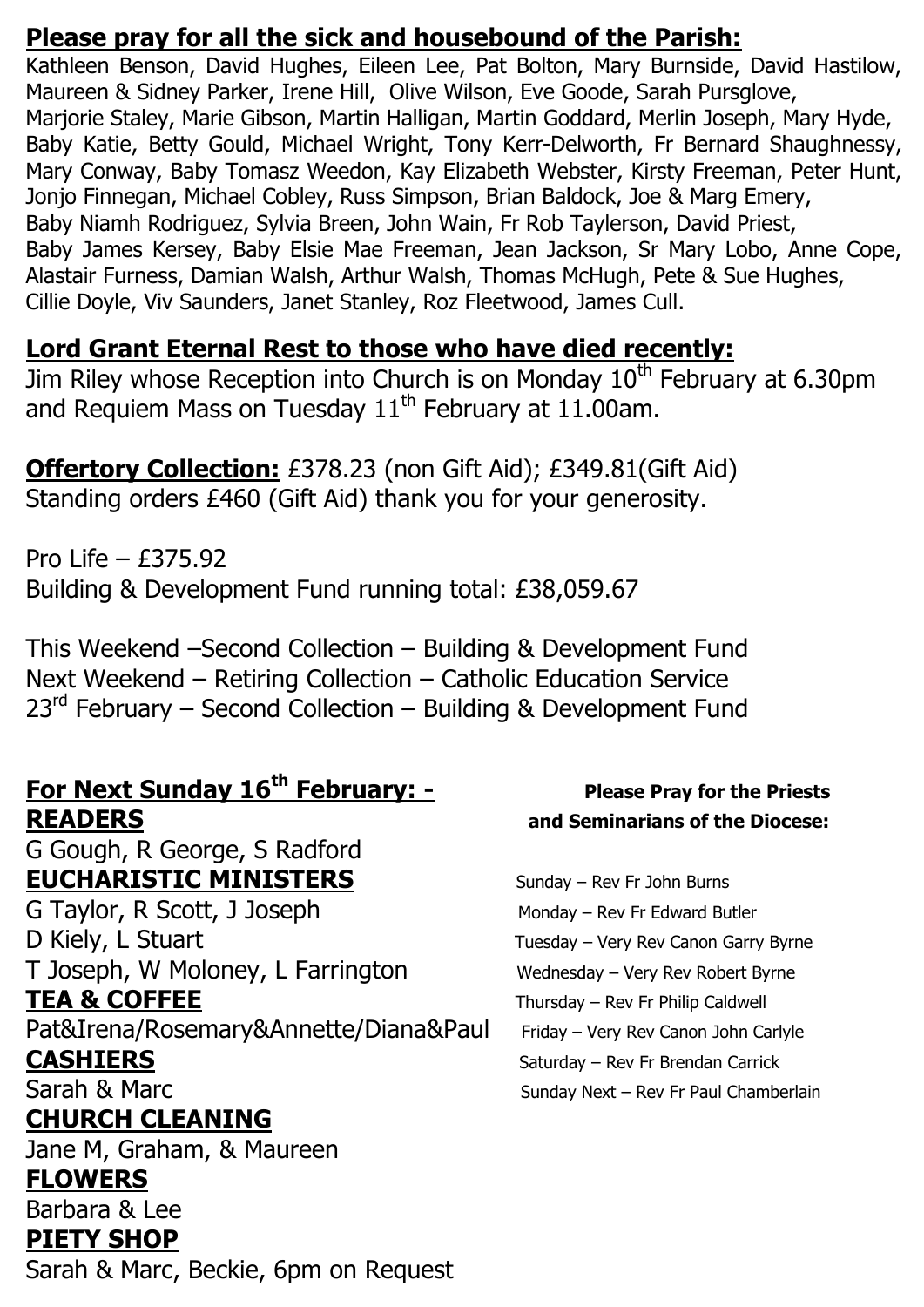**DVD PRESENTATIONS AND DISCUSSION:** We are offering a series of DVD presentations by Fr Robert Barron entitled "Catholicism" on Thursday evenings in the Parish Hall, with an opportunity for discussion and refreshments. We hope you find the evenings informative. The presentations will begin  $13<sup>th</sup>$  February 7.15pm for a 7.30pm start.

**LIFE DONATION BOX:** At the back of Church there is a Life Donation Box. The donations will be used by the Burton Life Group to provide "welcome packs" for needy mothers to be and mothers with small babies. The following items will be gratefully received: Good Quality Baby grows/Vests, Knitted Cardigans, Nappies, Nappy Cream, Baby Wipes, Baby Lotion, Shop tokens towards baby formula milk. For information about being involved in our local Life group please contact Anne Ward on 01283 813631.

**FLOWER ARRANGERS** We are very grateful to all the volunteers who help with the flowers and helping make the Church look so beautiful. We are always looking for willing volunteers to help at a time convenient to you. You need not be an expert, just willing to learn. If anyone is interested in helping please let the priests or parish office know. Thank you to the volunteers who have already come forward.

**PRAYER CARDS FOR VOCATIONS** are available at the back of Church. Pray each day for a seminarian including Alex Taylor from this parish currently studying at Valladolid.

**PARISH LOTTERY:** Last week 113 numbers played. Winning Number - 177, Mary Toft - £56.50. Congratulations, your cheque can be collected this weekend.

**200 CLUB:** Prizes for January 2014 are:  $1<sup>st</sup> - 95 - Mrs S McLoughlin, 2<sup>nd</sup> -$ 69 – Mrs A Gupta, 3rd – 30 – Mr P Baxter. January Prizes can be collected and subscriptions for 2014 can paid after the 9am & 11am Masses on Sunday 23<sup>rd</sup> February. You can of course, place subscriptions in an envelope marked with your NAME & NUMBER & hand in at the presbytery, if you so wish. There are quite a few numbers not yet taken up. So if you would like to subscribe, please see Mike Pearson or contact the Parish Office. The subscription is £1 per month, with monthly prizes of £50, £20 and £10.

**ASSISI MEETING:** We have a meeting for all the pilgrims going to Assisi in the summer on Thursday  $6<sup>th</sup>$  March at 7.30pm. Please bring your passports to help with the booking process.